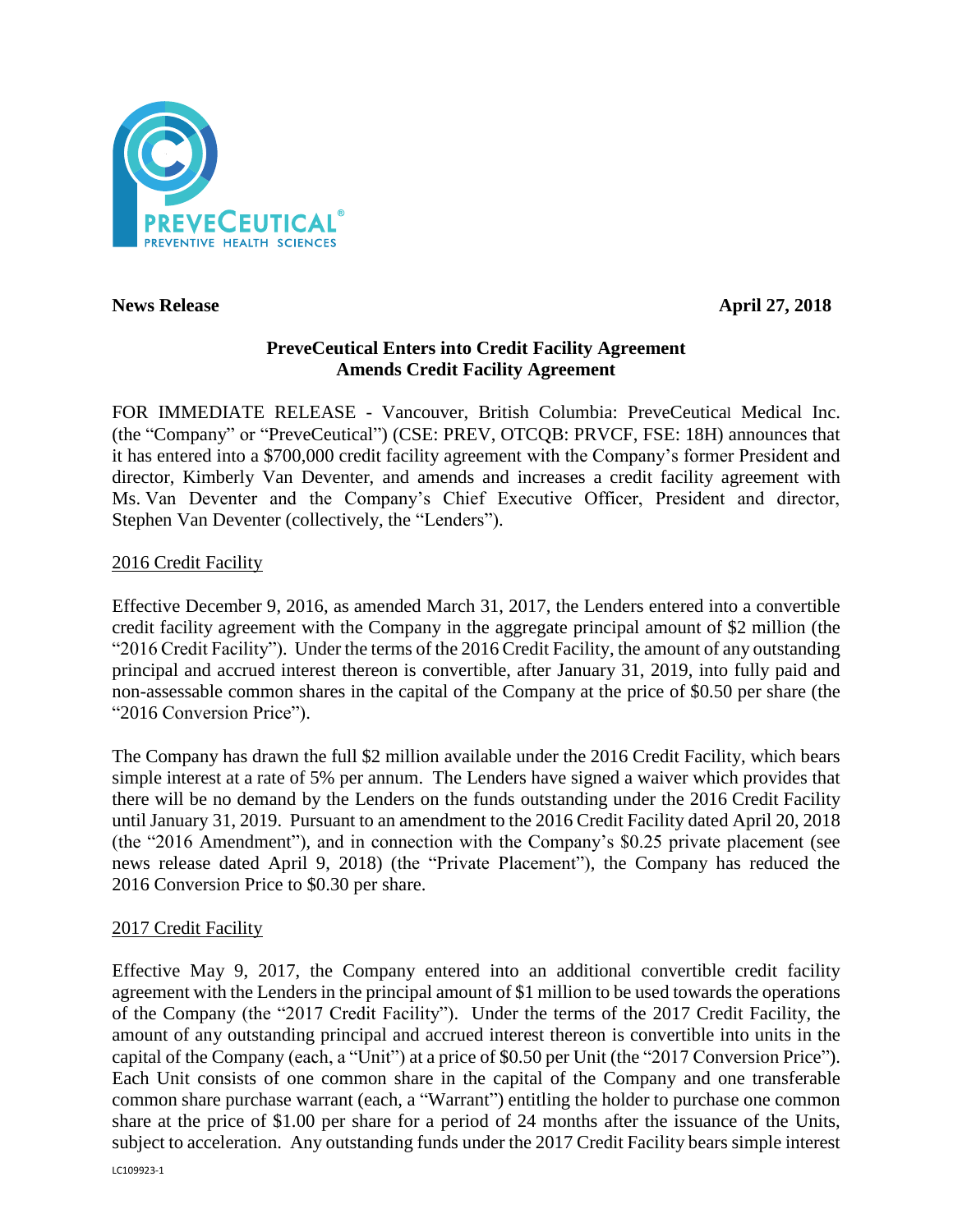at a rate of 5% per annum.

Pursuant to an amendment and extension of the 2017 Credit Facility Agreement (the "2017 Amendment") dated April 20, 2018, and in connection with the Company's Private Placement, the Company has: (i) reduced the 2017 Conversion Price to \$0.30 per unit, (ii) reduced the exercise price of the Warrants to \$0.50 per share (being the exercise price of the warrants offered in the Private Placement), and (iii) entered into a promissory note with the Lenders, increasing the amount available under the 2017 Credit Facility Agreement by \$500,000.

The Lenders have signed a waiver which provides that there will be no demand by the Lenders on the funds outstanding under the 2017 Credit Facility until January 31, 2019.

### 2018 Credit Facility

Effective March 28, 2018, the Company entered into credit facility agreement with Ms. Van Deventer in the principal amount of \$700,000 on a revolving basis (the "2018 Credit Facility"), with any sums advanced to the Company accruing interest at a rate of 5% per annum (the "Advances"). The Company has been advanced an initial amount of \$70,000 from Ms. Van Deventer. Pursuant to the terms of the 2018 Credit Facility, at any time prior to the repayment of the 2018 Credit Facility in full, Ms. Van Deventer has the right to convert any or all of the then outstanding Advances (and the interest accrued thereon) into fully-paid and nonassessable common shares in the capital of the Company at the price of \$0.50 per share (the "2018 Conversion Price"). Pursuant to an amendment to the 2018 Credit Facility dated April 20, 2018 and in connection with the Private Placement, the Company has reduced the 2018 Conversion Price from \$0.50 to \$0.30 and allowed for future adjustment of the 2018 Conversion Price in the event of certain share capital transactions.

### Related Party Transaction

The funds available to the Company under the 2016 Amendment, the 2017 Amendment, and the 2018 Credit Facility and any amendments thereto (collectively, the "Credit Facilities"), have and will be used by the Company for general corporate and working capital purposes. As the Company entered into the Credit Facilities with a current and former director and executive officer of the Company (collectively, the "Related Parties"), the Credit Facilities constitute a related party transaction pursuant to Multilateral Instrument 61-101 - *Protection of Minority Security Holders in Special Transactions* ("MI 61-101"). The Company relied on Sections 5.5(a) and 5.7(1)(a) of MI 61-101 for an exemption from the formal valuation and minority shareholder approval requirements, respectively, of MI 61-101, as, at the time the 2016 Amendment, the 2017 Amendment, and the 2018 Credit Facility and any amendments thereto were entered into (collectively, the "2018 Agreements"), neither the fair market value of the subject matter of, nor the fair market value of the consideration for the 2018 Agreements, as applicable, exceeded 25% of the Company's market capitalization.

## *About PreveCeutical*

PreveCeutical Medical Inc. is a health sciences company that develops innovative preventive therapies utilizing organic and nature identical products.

PreveCeutical aims to be a leader in preventive health sciences and currently has five research and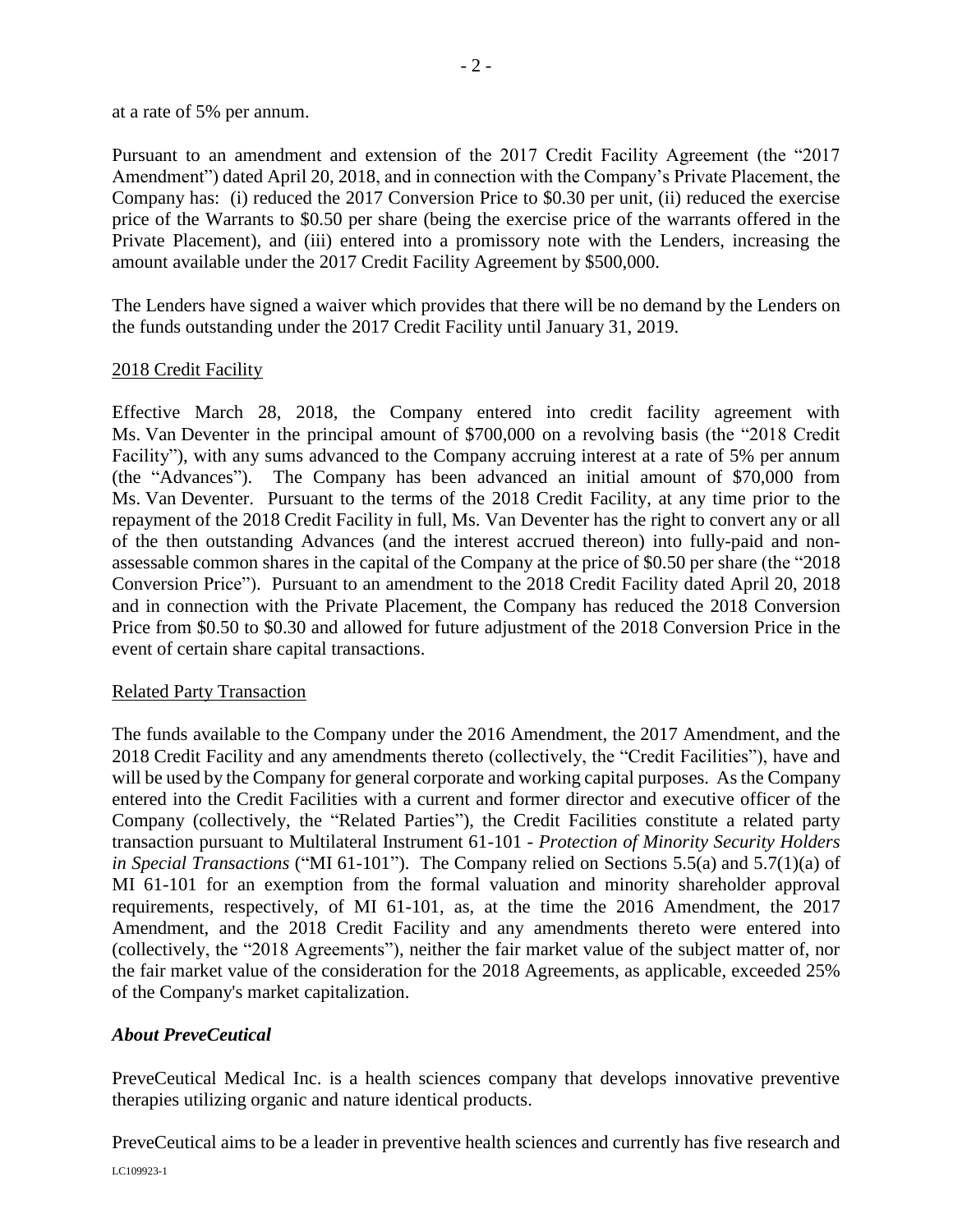development programs, including: dual gene therapy for curative and prevention therapies for diabetes and obesity; a Sol-gel platform for nose to brain delivery of medical compounds including cannabinoids; Nature Identical™ peptides for treatment of various ailments; non-addictive analgesic peptides as a replacement to highly addictive analgesics such as morphine, fentanyl and oxycodone; and a therapeutic product for treating athletes who suffer from concussions (mild traumatic brain injury).

PreveCeutical sells CELLB9®, an Immune System Booster. CELLB9 is an oral solution containing polarized and potentiated essential minerals extracted from a novel peptide obtained from Caribbean Blue Scorpion venom.

For more information about PreveCeutical, please visit www.PreveCeutical.com, follow us on Twitter: http://twitter.com/PreveCeuticals and Facebook: www.facebook.com/PreveCeutical.

### *On Behalf of the Board of Directors*

*"Stephen Van Deventer"* CEO and President

### *For further information, please contact:*

Deanna Kress Director of Corporate Communications & Investor Relations +1-778-999-6063 deanna@PreveCeutical.com

#### *Forward-Looking Statements*

This news release contains forward-looking statements and forward-looking information (collectively, "forwardlooking statements") within the meaning of applicable Canadian and U.S. securities legislation, including the United States *Private Securities Litigation Reform Act of 1995*. All statements in this news release that are not purely historical are forward-looking statements and include any statements regarding beliefs, plans and expectations regarding the future, including, the closing of the Private Placement, advances made under the Credit Facilities, the conversion of any outstanding amounts under the Credit Facilities to common shares in the capital of the Company, the adjustment of the 2016, 2017 and 2018 Conversion Price, the use of proceeds from the Credit Facilities and the anticipated business plans and timing of future business activities of the Company. Often, but not always, forwardlooking statements can be identified by words such as "pro forma", "plans", "expects", "may", "should", "budget", "schedules", "estimates", "forecasts", "intends", "anticipates", "believes", "potential" or variations of such words including negative variations thereof and phrases that refer to certain actions, events or results that may, could, would, might or will occur or be taken or achieved. Actual results could differ from those projected in any forward-looking statements due to numerous factors including risks and uncertainties relating to investor interest in the Private Placement, and the ability of the Company to, among other things, obtain any required governmental, regulatory or stock exchange approvals, permits, consents or authorizations required, including Canadian Securities Exchange acceptance of the Credit Facilities and any planned future activities, completing its research programs as planned, and obtaining the financing required to carry out its planned future activities. Other factors such as general economic, market or business conditions or changes in laws, regulations and policies affecting the biotechnology or pharmaceutical industry, may also adversely affect the future results or performance of the Company. Although the Company believes that the statements, beliefs, plans, expectations, and intentions contained in this news release are reasonable, there can be no assurance that those statements, beliefs, plans, expectations, or intentions will prove to be accurate. Readers should consider all of the information set forth herein and should also refer to other periodic reports provided by the Company from time-to-time. These reports and the Company's Canadian continuous disclosure filings are available at www.sedar.com.